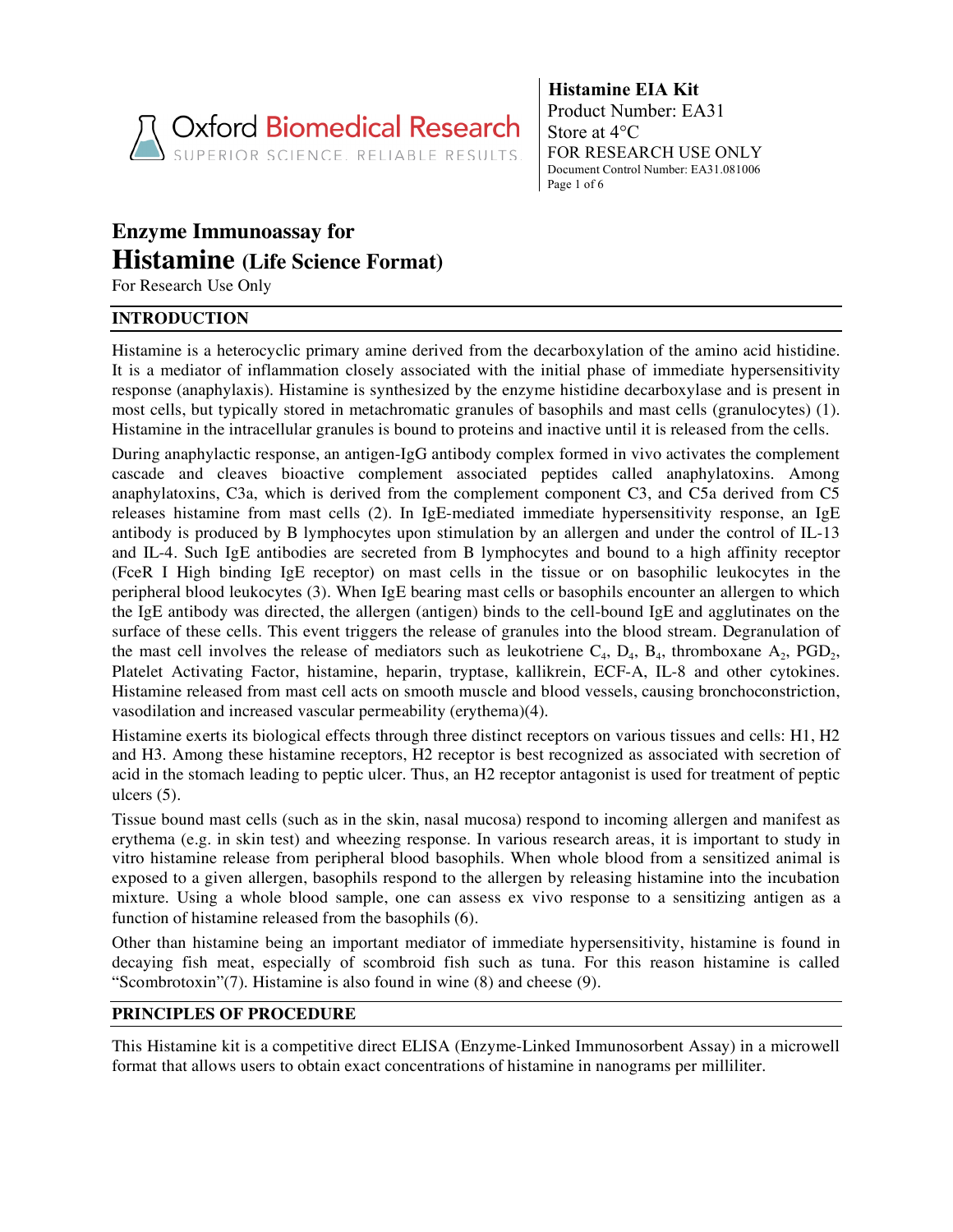The microwells in this assay kit are pre-coated with a monoclonal antibody to histamine. The sample or standard solution is first added to the antibody-coated microplate. Next, the enzyme conjugate is added and the mixture is shaken and incubated at room temperature for 45 minutes. During the incubation, unbound (free) histamine in the samples or standards is allowed to compete with enzyme (horseradish peroxidase: HRP)-labeled histamine (conjugate) for antibody binding sites. The plate is then washed, removing all the unbound material. The bound enzyme conjugate is detected by the addition of a onecomponent substrate that generates color by horseradish peroxidase. An optimal color is generated after 30 minutes. A microplate reader is then used to take an absorbance reading at 650 nm.

Quantitative test results may be obtained by measuring and comparing the absorbance reading of the sample wells against the standard curve with the use of a log-logit curve-fitting model. The extent of color development is inversely proportional to the amount of histamine in the sample or standard. For example, the absence of histamine in the sample will result in a bright blue color, whereas the presence of histamine will result in decreased or no color development.

#### **INTENDED USE**

This kit is designed for in vitro quantification of histamine in various biological fluids by competitive direct enzyme-linked immunosorbent assay (CD-ELISA). This kit is intended for use in investigative research only and not for human clinical diagnostic use.

This Histamine kit (Life Science Format) should not be used for determining histamine levels in scombroid fish.

Intended User: Researchers in biomedical fields.

## **MATERIALS PROVIDED**

| Component                  | Description                                                             | Volume          | Storage       |
|----------------------------|-------------------------------------------------------------------------|-----------------|---------------|
| <b>PBS Buffer</b>          | Buffer used to dilute extracted and non-extracted samples.              | pouch           | $4^{\circ}C$  |
| 25x Wash Buffer            | Buffer used to wash the plate prior to color development.               | $30 \text{ mL}$ | $4^{\circ}$ C |
| <b>TMB</b> Substrate       | TMB substrate used for color development.                               | $20 \text{ mL}$ | $4^{\circ}C$  |
| <b>Histamine Conjugate</b> | Histamine horseradish peroxidase conjugate (ready-to-use).              | $6 \text{ mL}$  | $4^{\circ}C$  |
| <b>Histamine Standards</b> | 6 vials of Histamine standard solutions at 0, 2.5, 5, 10, 20, 50 ng/mL. | 500 $\mu$ L     | $4^{\circ}C$  |
| <b>Coated Plate</b>        | 96-well microplate coated with monoclonal anti-Histamine antibody.      | 1 plate         | $4^{\circ}C$  |

## **MATERIALS NEEDED BUT NOT PROVIDED**

- 1. Microplate reader with a 450 nm or 650 nm filter
- 2. Adjustable micropipettes  $(10 1000 \mu L)$  and tips
- 3. Deionized water
- 4. Plate cover or plastic film
- 5. 1 N HCl (optional)

## **STORAGE**

- 1. Store the components of this kit at the temperatures specified on the labels.
- 2. Unopened reagents are stable until the indicated kit expiration date.
- 3. Desiccant bag must remain in foil pouch with unused strips. Keep pouch sealed when not in use to maintain a dry environment. Remove excess air before sealing.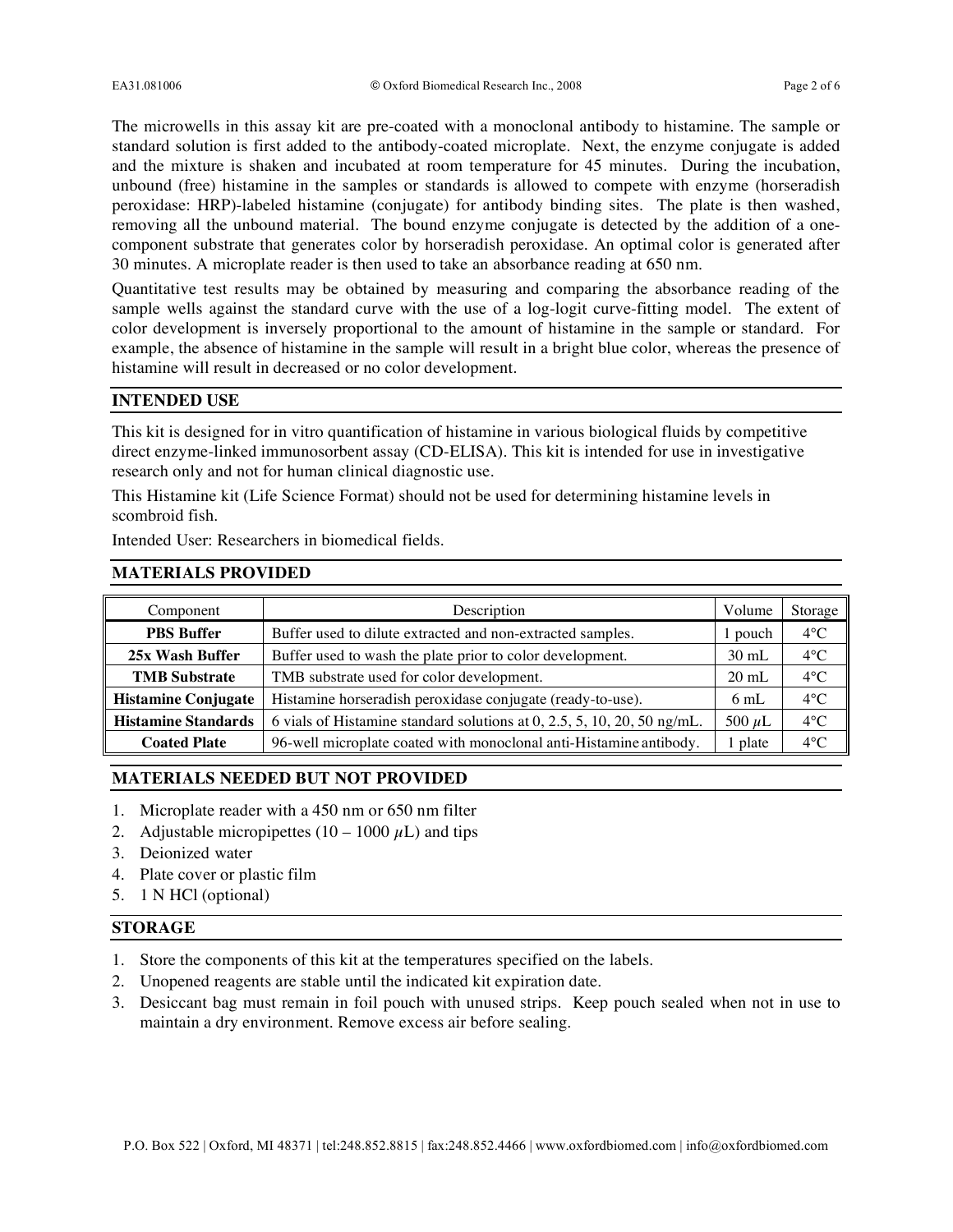## **WARNINGS AND PRECAUTIONS**

- 1. Use aseptic technique when opening and dispensing reagents.
- 2. This kit is designed to work properly as provided and instructed. Additions, deletions or substitutions to the procedure or reagents are not recommended, as they may be detrimental to the assay.

# **PROCEDURAL NOTES**

- 1. Glassware should not be used for extraction purposes. As Histamine may adhere to glass, using glassware may affect test results.
- 2. The kit should be brought to room temperature prior to use.
- 3. To minimize errors in absorbance measurements due to handling, wipe the exterior bottom of the microplate wells with a lint-free paper towel prior to inserting into the plate reader.

## **SAMPLE PREPARATION**

The amount of Histamine in your samples may differ. It is recommended that you conduct a preliminary test to determine the optimum dilution for your samples. Typically, tissue culture media, tissue extracts, cell and cell-free extracts can be used.

The samples to be analyzed with this kit must have a pH of 6-8. Excessively acidic or alkaline samples should be adjusted using 0.1 N NaOH or HCl.

## **REAGENT PREPARATION**

- 1. **PBS Buffer:** Add the contents of the pouch to 1.0 L of deionized water prior to use.
- 2. **25x Wash Buffer:** Add 30 mL to 720 mL of deionized water prior to use.

# **STANDARD CURVE PREPARATION**

The Histamine Standards are provided ready-to-use in the following concentrations: 0, 2.5, 5, 10, 20, and 50 ng/mL.

#### **ASSAY PROCEDURE**

- 1. Add 50  $\mu$ L of Standards or Samples (may require diluting) to the corresponding wells on the microplate in duplicate. See **Scheme I** for a sample plate layout.
- 2. Add 50  $\mu$ L of Histamine-HRP Conjugate to each well. Incubate at room temperature for 45 minutes.
- 3. Wash the plate three times with 300  $\mu$ L of diluted Wash Buffer per well. Wash 5 times if using an automated plate washer.
- 4. Add 150  $\mu$ L of TMB Substrate to each well. Incubate at room temperature for 30 minutes.
- 5. Read the plate at 650 nm.

Alternately, the color reaction can be stopped after 15-20 minutes by adding 50  $\mu$ L of 1 N HCl and read at 450 nm.

**NOTE:** If accounting for substrate background, use 2 wells as blanks (BLK) with only 150  $\mu$ L TMB Substrate in the wells. Subtract the average of these absorbance values from the absorbance values of the wells being assayed.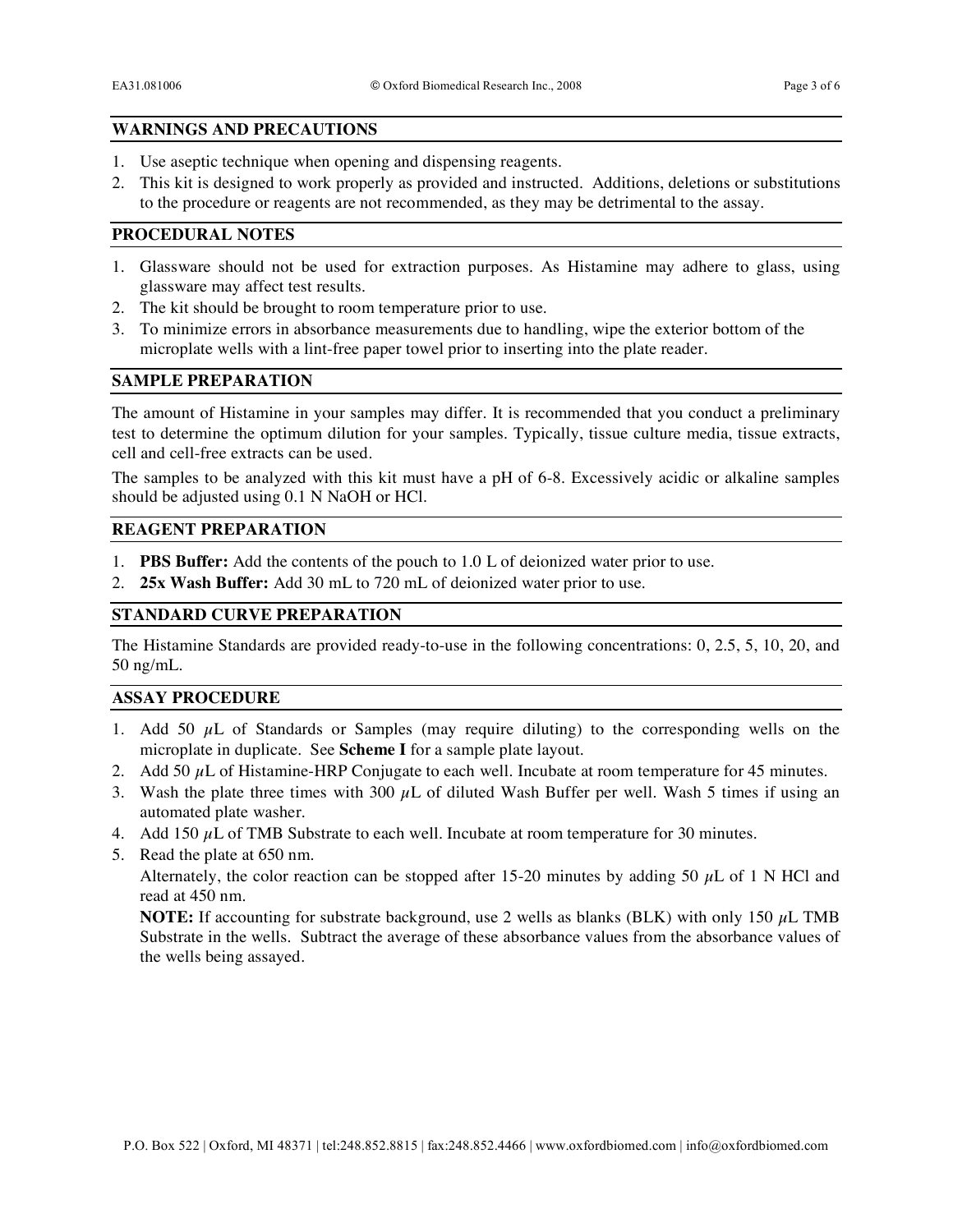|  |  | <b>Scheme I:</b> Sample Plate Layout |
|--|--|--------------------------------------|
|--|--|--------------------------------------|

|          |                               | $\overline{2}$ | 3 4 5 6 7 8 9 10 11                                                                                                                                                                                                        |  |  |  |                                                                                                                                                                               | <b>12</b> |
|----------|-------------------------------|----------------|----------------------------------------------------------------------------------------------------------------------------------------------------------------------------------------------------------------------------|--|--|--|-------------------------------------------------------------------------------------------------------------------------------------------------------------------------------|-----------|
|          | S <sub>0</sub>                | $S_0$          |                                                                                                                                                                                                                            |  |  |  | U <sub>3</sub> U <sub>3</sub> U <sub>11</sub> U <sub>11</sub> U <sub>19</sub> U <sub>19</sub> U <sub>27</sub> U <sub>27</sub> U <sub>27</sub> U <sub>35</sub> U <sub>35</sub> |           |
| $\bf{R}$ | S <sub>1</sub>                |                | $S_1$ U <sub>4</sub> U <sub>4</sub> U <sub>12</sub> U <sub>12</sub> U <sub>20</sub> U <sub>20</sub> U <sub>28</sub> U <sub>28</sub> U <sub>36</sub> U <sub>36</sub>                                                        |  |  |  |                                                                                                                                                                               |           |
|          | $C \mid S_2$                  |                | S <sub>2</sub> U <sub>5</sub> U <sub>5</sub> U <sub>13</sub> U <sub>13</sub> U <sub>13</sub> U <sub>21</sub> U <sub>21</sub> U <sub>29</sub> U <sub>29</sub> U <sub>37</sub> U <sub>37</sub>                               |  |  |  |                                                                                                                                                                               |           |
|          |                               |                | $\mathbf{D}$   S <sub>3</sub> S <sub>3</sub> U <sub>6</sub> U <sub>6</sub> U <sub>14</sub> U <sub>14</sub> U <sub>14</sub> U <sub>22</sub> U <sub>22</sub> U <sub>30</sub> U <sub>30</sub> U <sub>38</sub> U <sub>38</sub> |  |  |  |                                                                                                                                                                               |           |
|          |                               |                | <b>E</b>   S <sub>4</sub> S <sub>4</sub> U <sub>7</sub> U <sub>7</sub> U <sub>15</sub> U <sub>15</sub> U <sub>15</sub> U <sub>23</sub> U <sub>23</sub> U <sub>31</sub> U <sub>31</sub> U <sub>39</sub> U <sub>39</sub>     |  |  |  |                                                                                                                                                                               |           |
|          | $\mathbf{F}$   S <sub>5</sub> |                | S <sub>5</sub> U <sub>8</sub> U <sub>8</sub> U <sub>16</sub> U <sub>16</sub> U <sub>24</sub> U <sub>24</sub> U <sub>32</sub> U <sub>32</sub> U <sub>40</sub> U <sub>40</sub>                                               |  |  |  |                                                                                                                                                                               |           |
|          | $G$   U <sub>1</sub>          |                | $\overline{U_1}$ U <sub>9</sub> U <sub>9</sub> U <sub>17</sub> U <sub>17</sub> U <sub>25</sub> U <sub>25</sub> U <sub>25</sub> U <sub>33</sub> U <sub>33</sub> U <sub>41</sub> U <sub>41</sub>                             |  |  |  |                                                                                                                                                                               |           |
| $\bf H$  |                               |                | $\begin{bmatrix} U_2 & U_2 & U_{10} & U_{10} & U_{18} & U_{18} & U_{26} & U_{26} & U_{34} & U_{34} & BLK BLK \end{bmatrix}$                                                                                                |  |  |  |                                                                                                                                                                               |           |

## **CALCULATIONS**

- 1. After the substrate background has been subtracted from all absorbance values, average all of your duplicate well absorbance values.
- 2. The average of your two S<sub>0</sub> values is now your B<sub>0</sub> value. (S<sub>1</sub> now becomes B<sub>1</sub>, etc.)
- 3. Next, find the percent of maximal binding (%B/B0 value). To do this, divide the averages of each standard absorbance value (now known as  $B_1$  through  $B_7$ ) by the  $B_0$  absorbance value and multiply by 100 to achieve percentages. Transform the ratio into a logit function using the following equation:

$$
Logit = \ln\left(\frac{(\%B / \%B_0)}{100 - (\%B / \%B_0)}\right)
$$

- 4. Graph your standard curve by plotting the logit for each standard concentration on the y-axis against the log of the standard concentrations on the x-axis. Draw a curve by using a curve-fitting routine (i.e. 4-parameter or linear regression). A log-logit curve is recommended for this assay.
- ! 5. Find the percent of maximal binding and the logit function of each sample.
- 6. Using the standard curve, the concentration of each sample can be determined by comparing the %B/ B0 of each sample to the corresponding concentration of histamine standard.
- 7. If the samples were diluted, the concentration determined from the standard curve must be multiplied by the dilution factor.
- 8. To convert mass based concentration of Histamine into molarity the following equation can be used: ng/mL x 9.005 = nmole/L (nM). E.g. 1.0 ng/mL = 9 nM.

#### **Figure 1:** Typical Standard Curve



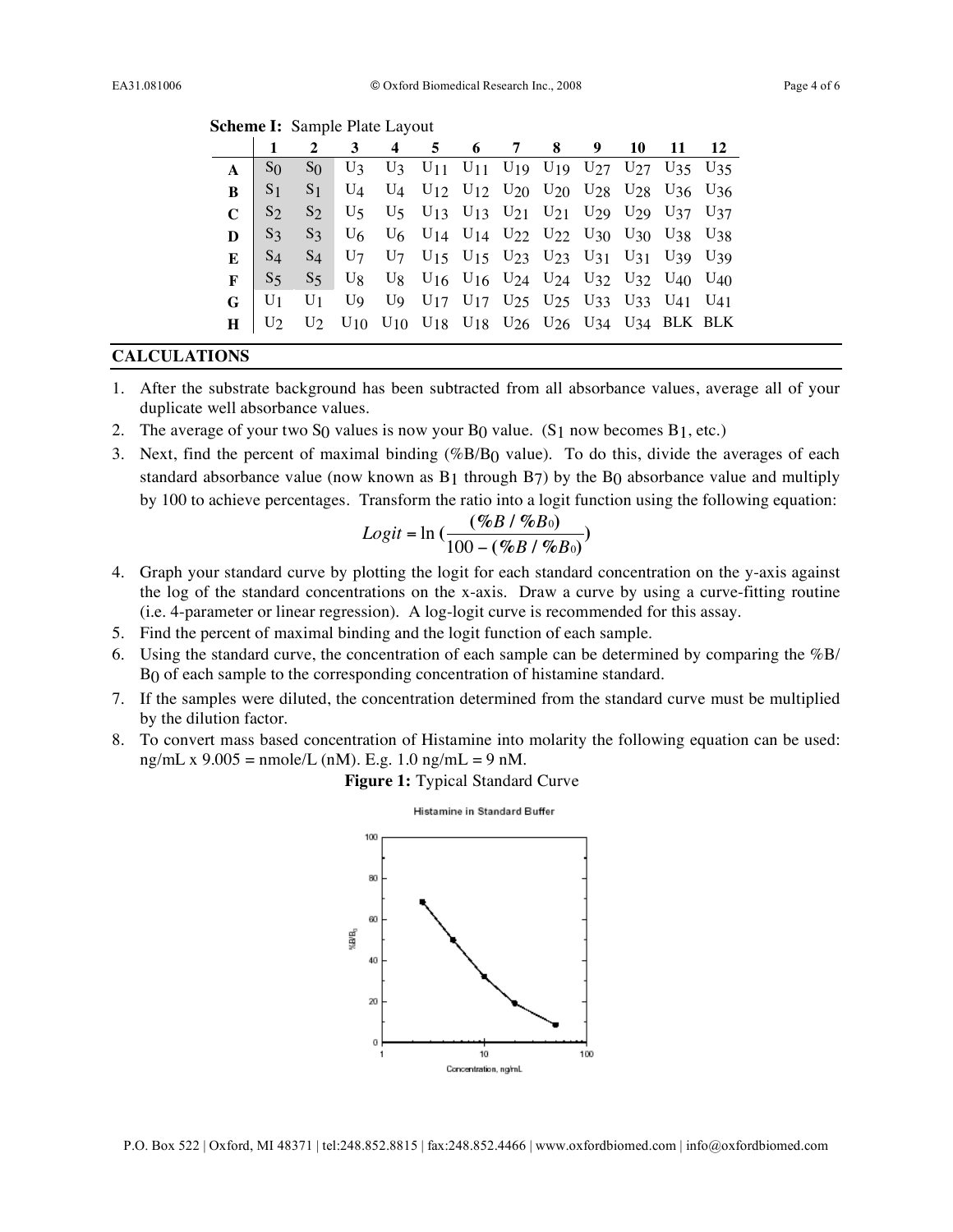#### **CROSS REACTIVITY**

| Histamine  | 100.0%    | Spermine       | $\leq 0.01\%$ |
|------------|-----------|----------------|---------------|
| Histidine  | $0.008\%$ | Putrescine     | $\leq 0.01\%$ |
| Cadaverine | $0.003\%$ | Trimethylamine | $0.01\%$      |
| Tyramine   | $0.01\%$  |                |               |

#### **PERFORMANCE CHARACTERISTICS**

Limit of quantification: 2.5 ng/mL. Range of quantification: 2.5 - 50.0 ng/mL. Intra-assay Precision:  $\lt$  = 10% Inter-assay Precision:  $\lt$  = 10%

# **DISCUSSION**

Histamine release reactions in vivo and in vitro are investigated by various researchers. Some investigators use HPLC with fluorimetric detector, radioimmunoassay, and enzyme immunoassay to determine histamine contents of biological fluids. One attractive feature of studying histamine release using ELISA is that one can use whole blood to activate cells with stimulants and measure histamine in the same reaction mixture. The normal plasma level of histamine is less than 1 ng/mL, and 3-7 ng/mL is found in animals or patients with allergic response. Histamine contents of whole blood from humans are between 20 to 200 ng/mL. In clinical situations, arterial hypotension is observed in patients whose plasma histamine reached 6-8 ng/mL, bronchospasm at 7-12 ng/mL. If plasma histamine exceeds 100 ng/mL, it is lethal. Animal and fish tissues contain 1-100 µg/g tissue.

Ferrer, *et. al.* (10) showed that histamine can be released from whole blood of patients in response to antigenic response. Histamine can also be released from mouse mast cell line. Histamine release is modulated by the addition of tetracosahexaenoic acid in the culture media (11). Eugenol (a major component of clove) reduced Compound 48/80-induced systemic anaphylaxis in rat. Eugenol also inhibited cutaneous anaphylaxis in response to anti-DNP-IgE and reduced serum histamine levels (12). Demoly, *et. al.* used histamine release to predict allergic response to therapeutic drugs (13). In this paper, drug specific histamine release from whole blood was compared with the total histamine released by freeze-thawing the cells. The total histamine release by freeze-thawing was 61 ng/mL (median value).

# **REFERENCES**

- 1. Stites, D.P., *et. al.*; (1987) "Basic and Clinical Immunology, a Lange Medical Book" (Sixth Edition), Appleton & Lange, Chapter 15, pp 208-209
- 2. Roitt, I.; (1988) "Essential Immunology", Blackwell Scientific Publications, pp 8-11
- 3. Wiley, J., *et. al.*; (1999) Biochemical Pathways: An atlas of biochemistry and molecular biology, p 246
- 4. Roitt, I., *et. al.*; (1998) "Immunology" (Fifth Edition), Mosby, pp 68-69
- 5. Stites, D.P., *et. al.*; (1987) "Basic and Clinical Immunology, a Lange Medical Book" (Sixth Edition), Appleton & Lange, Chapter 24, p 441
- 6. Roitt, I., *et. al.*; (1998) "Immunology" (Fifth Edition), Mosby, Chapter 23, pp 301-317
- 7. Scoging, A.; (1998) *Commun Dis Public Health* **1**:204-205
- 8. Buteau, C. and Duitschaever, C.L.; (1984) *J Chromatography* **284**:201-210
- 9. Vale, S.R., *et. al.*; (1997) *J AOAC International* **80(5)**:1006-1012
- 10. Ferrer, M., *et. al.*; (1998) *Clin Exp Allergy* **28(6)**:709-714
- 11. Ishihara, K., *et. al.*; (1998) *Lipids* **33(11)**:1107-1114
- 12. Kim, H.M., *et. al.*; (1997) *Pharmacol Res* **36(6)**:475-480
- 13. Demoly, P., *et. al.*; (1999) *Allergy* **54**:500-506